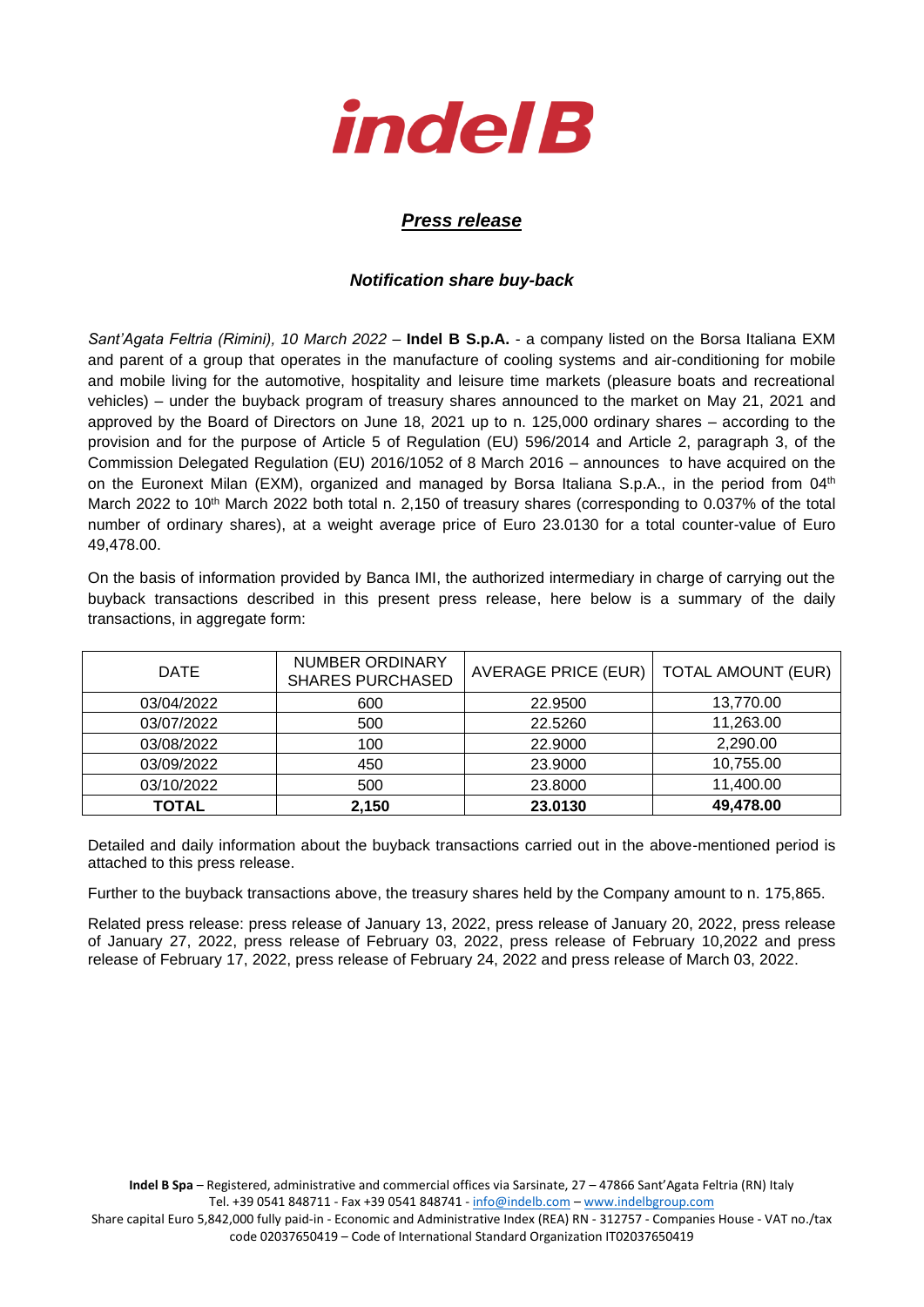This press release is available to the public at the Company's registered office, at Borsa Italiana, on the storage mechanism authorised by Consob "**1info**" [\(www.1info.it\)](file:///C:/Users/ddelietovollaro/AppData/Local/Microsoft/Windows/INetCache/Content.Outlook/T87B94UR/www.1info.it) and in the specific sections of the website [www.indelbgroup.com.](http://www.indelbgroup.com/)

\* \* \*

*Indel B S.p.A. is a company listed on the EXM segment of the Italian stock exchange and is controlled by AMP.FIN S.r.l., in turn held entirely by the Berloni family. Indel B S.p.A. heads an important Group that operates worldwide and has been active for the last 50 years in the mobile cooling sector applicable to the Automotive, Leisure time and Hospitality cooling segments. The Group also operates in mobile climate control, with specific reference to the Automotive market, represented by commercial vehicles, minibuses, ambulances, agricultural and earth-moving*  machinery, and in the Cooling Appliances sector, which mainly comprises cellars for storing wine and small *refrigerators for storing milk. The company has a market cap of approximately Euro 133 million.*

## **Contact details**

| <b>INDEL B</b>                | <b>POLYTEMS HIR</b>            | <b>FAST-COM</b>                |
|-------------------------------|--------------------------------|--------------------------------|
| Controller & IR               | IR e Comunicazione Finanziaria | Media Relations                |
| Elisabetta Benazzi            | Bianca Fersini Mastelloni      | Paolo Santagostino             |
| +39 0541 848 784              | +39 06.69923324; +39 336742488 | +39 349 3856585                |
| elisabetta.benazzi@indelb.com | b.fersini@polytemshir.it       | paolo.santagostino@fast-com.it |
|                               |                                |                                |